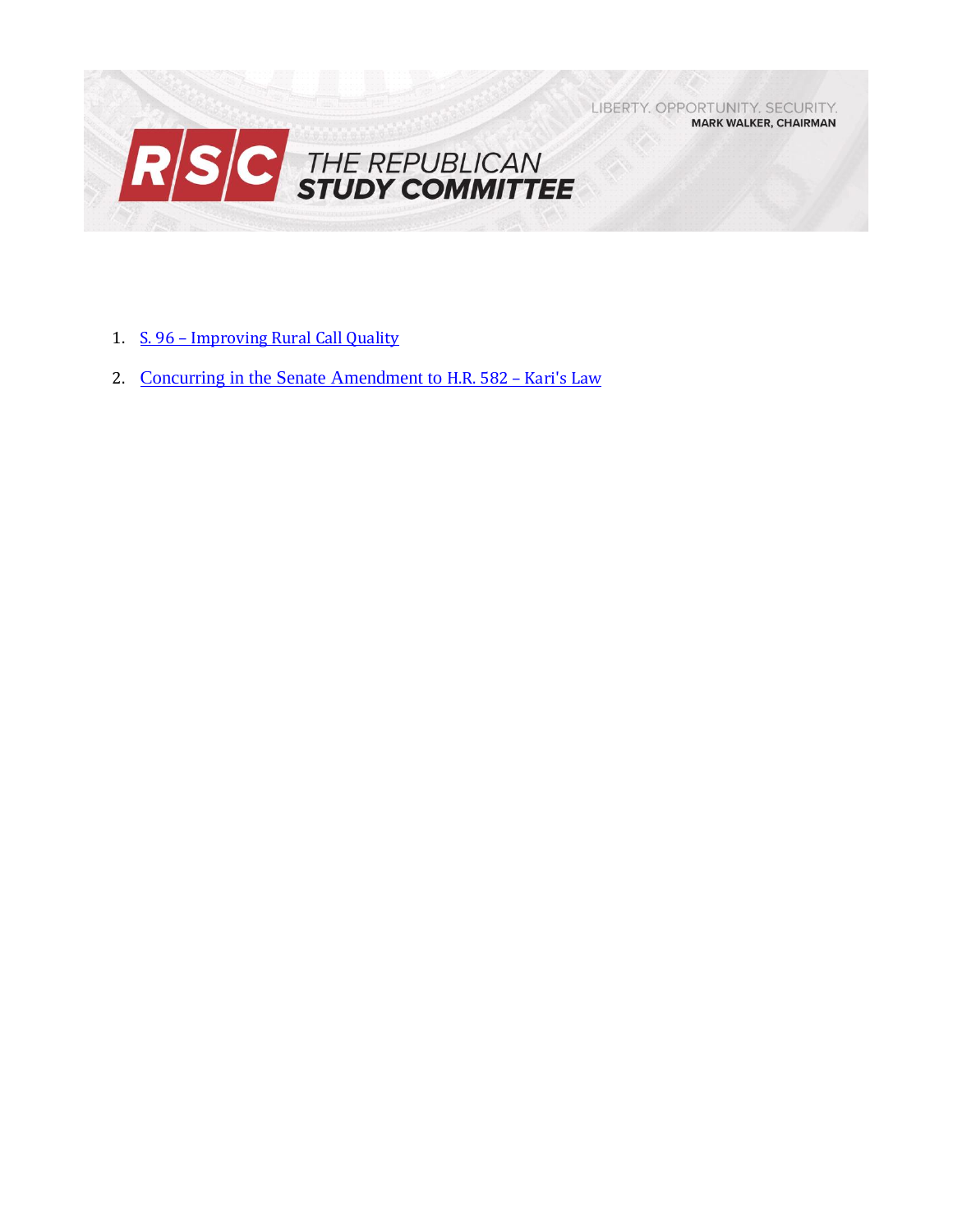# <span id="page-1-0"></span>**S 96 — Improving Rural Call Quality (Sen. Klobuchar, D-MN)**

**CONTACT:** [Nicholas Rodman,](mailto:nicholas.rodman@mail.house.gov) 202-226-8576

# **FLOOR SCHEDULE:**

Scheduled for consideration on February 8, 2018 under suspension of the rules, which requires 2/3 vote for passage.

## **TOPLINE SUMMARY:**

[S. 96](https://www.gpo.gov/fdsys/pkg/BILLS-115s96es/pdf/BILLS-115s96es.pdf) would require that intermediate telecommunication providers register with the Federal Communications Commission (FCC). The bill would additionally require the FCC to issue rules establishing specified service quality standards for intermediate telecommunication providers.

## **COST:**

The Congressional Budget Office (CBO) [estimates](https://www.cbo.gov/sites/default/files/115th-congress-2017-2018/costestimate/s96.pdf) that implementing S. 96 would cost \$4 million over the 2017-2022 period for the agency to establish and operate the registry of voice communication service providers and to promulgate rules establishing service quality standards. However, the FCC is authorized to collect fees sufficient to offset the costs of its regulatory activities each year. Therefore, CBO estimates that the net cost to implement S. 96 would be negligible, assuming annual appropriation actions consistent the agency's authorities. Enacting S. 96 would not affect direct spending or revenues; therefore, pay-as-you-go procedures do not apply. CBO estimates that enacting S. 96 would not increase net direct spending or on-budget deficits in any of the four consecutive 10-year periods beginning in 2028.

### **CONSERVATIVE CONCERNS:**

- **Expand the Size and Scope of the Federal Government?** No.
- **Encroach into State or Local Authority?** No.
- **Delegate Any Legislative Authority to the Executive Branch?** No.
- **Contain Earmarks/Limited Tax Benefits/Limited Tariff Benefits?** No.

### **DETAILED SUMMARY AND ANALYSIS:**

S. 96 would amend part II of title II of the Communications Act of 1934 [\(47 U.S.C. 251 et seq.\)](https://www.gpo.gov/fdsys/pkg/USCODE-2011-title47/pdf/USCODE-2011-title47-chap5-subchapII-partII-sec251.pdf) by requiring that intermediate telecommunication providers that offer the capability to transmit covered voice communications from one destination to another and that charge any rate to any other entity for the transmission, register with the FCC and comply with specified service quality standards. The bill would prohibit a covered provider from using an intermediate provider unless it is registered with the FCC.

Intermediate providers route and connect long distance calls between local phone companies.

Within 1 year, the FCC would be directed to promulgate rules to establish service quality standards for the transmission of covered voice communications by intermediate providers. The FCC would be mandated to: (1) ensure the integrity of the transmission of covered voice communications to all customers in the United States; and (2) prevent unjust or unreasonable discrimination among areas of the United States in the delivery of covered voice communications.

Under [64.2101 of title 47, Code of Federal Regulations](https://www.law.cornell.edu/cfr/text/47/64.2101), a "covered provider" is a provider of long-distance voice service that makes the initial long-distance call path choice for more than 100,000 domestic retail subscriber lines, counting the total of all business and residential fixed subscriber lines and mobile phones and aggregated over all of the providers' affiliates.

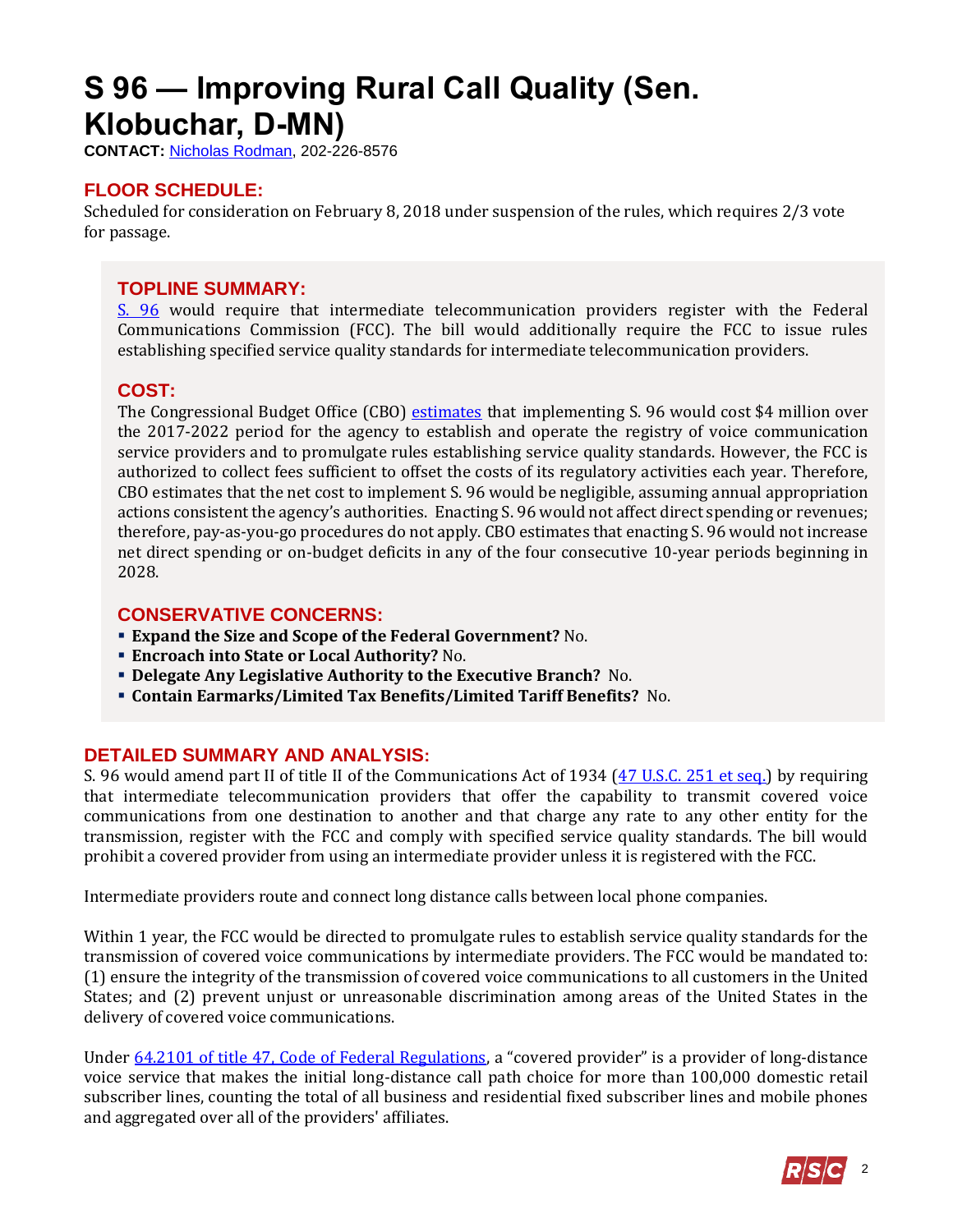S. 96 contains identical language to H.R. 460 which passed the House in the 115th Congress by voice vote on January 23, 2017. The RSC's legislative bulletin for H.R. 460 can be found here.

### **COMMITTEE ACTION:**

S. 96 was introduced on January 11, 2017 and was referred to the Senate Committee on Commerce, Science, and Transportation. On August 3, 2017, the bill passed the Senate without amendment by unanimous consent.

### **ADMINISTRATION POSITION:**

A Statement of Administration Policy is not available.

# **CONSTITUTIONAL AUTHORITY:**

Constitutional authority statements are not required for Senate bills.

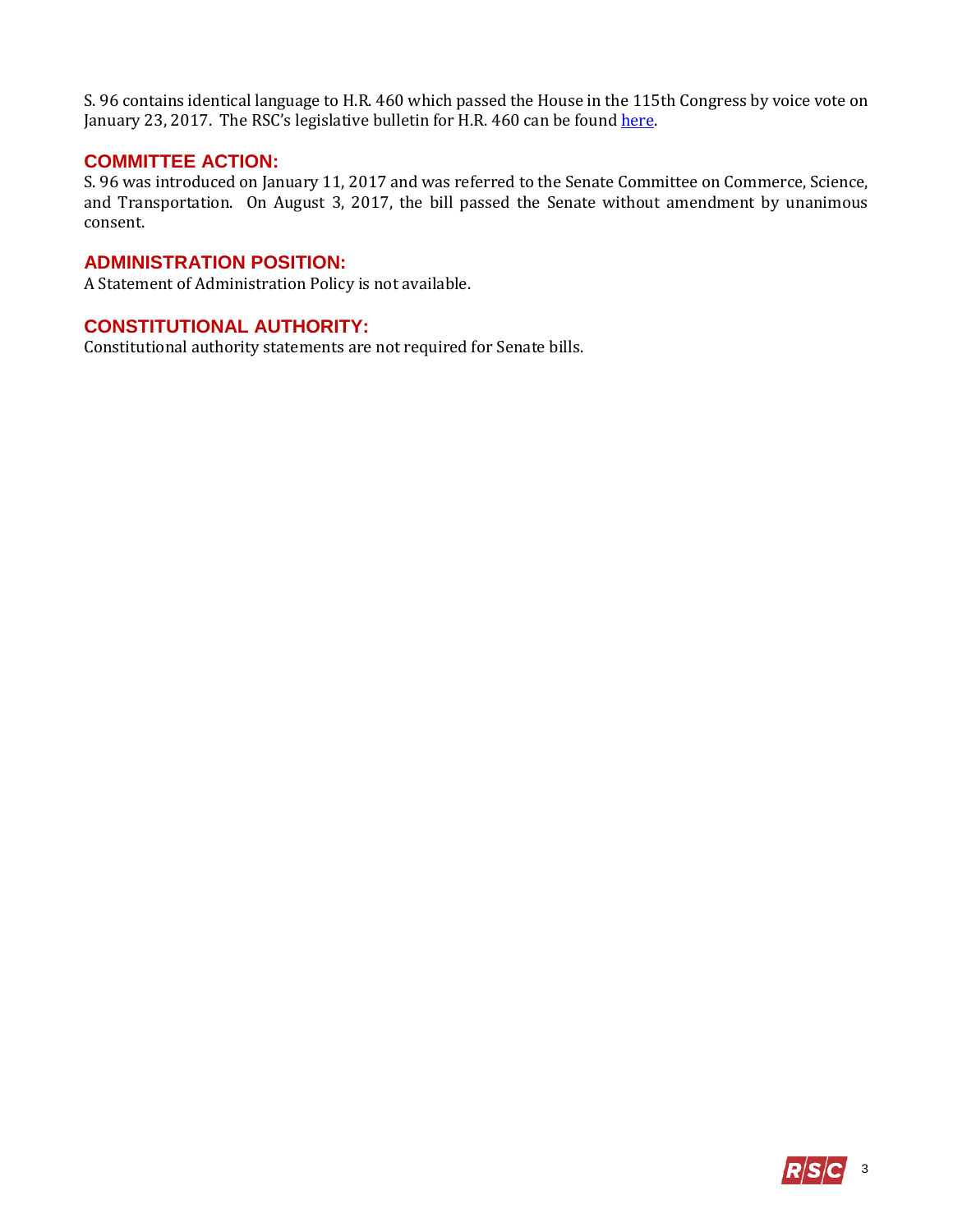# <span id="page-3-0"></span>**Concurring in the Senate Amendment to H.R. 582 — Kari's Law (Rep. Gohmert, R-TX)**

**CONTACT:** [Nicholas Rodman,](mailto:nicholas.rodman@mail.house.gov) 202-226-8576

# **FLOOR SCHEDULE:**

Scheduled for consideration on February 8, 2018 under suspension of the rules, which requires 2/3 vote for passage.

## **TOPLINE SUMMARY:**

[H.R. 582](https://www.gpo.gov/fdsys/pkg/BILLS-115hr582eas/pdf/BILLS-115hr582eas.pdf) would require multi-line telephone systems to have a default configuration that permits users to directly initiate a call to 9–1–1 without dialing any additional digit, code, prefix, or post-fix.

## **COST:**

No Congressional Budget Office (CBO) estimate is available.

Rule 28(a)(1) of the Rules of the Republican Conference prohibit measures from being scheduled for consideration under suspension of the rules without an accompanying cost estimate. Rule 28(b) provides that the cost estimate requirement may be waived by a majority of the Elected Leadership.

CBO [estimated](https://www.cbo.gov/sites/default/files/114th-congress-2015-2016/costestimate/hr4167.pdf) that implementing H.R. 4167, passed in the 114th Congress and identical to the Housepassed H.R. 582, would have no significant effect on federal spending for telecommunications services or regulatory activities.

### **CONSERVATIVE CONCERNS:**

- **Expand the Size and Scope of the Federal Government?** No.
- **Encroach into State or Local Authority?** No.
- **Delegate Any Legislative Authority to the Executive Branch?** No.
- **Contain Earmarks/Limited Tax Benefits/Limited Tariff Benefits?** No.

## **DETAILED SUMMARY AND ANALYSIS:**

H.R. 582 would amend the [Communications Act of 1934](https://www.gpo.gov/fdsys/pkg/USCODE-2009-title47/pdf/USCODE-2009-title47-chap5-subchapVI-sec601.pdf) to prohibit multi-line telephone systems from being sold and manufactured in the United States unless they are pre-configured such that, when properly installed, a user may directly initiate a call to 9-1-1 from any station equipped with dialing facilities, without dialing any additional digit, code, prefix, or post-fix, including any trunk-access code such as the digit '9', regardless of whether the user is required to dial such a digit, code, prefix, or post-fix for other calls. The bill would prohibit businesses from installing systems unless they are configured such that a user may directly initiate a call to 9-1-1. Businesses would be required to configure the system to provide a notification to a central location at the facility where the system is installed or to another person or organization regardless of location, if the system is able to be configured to provide the notification without an improvement to its hardware or software.

H.R. 582 would clarify that nothing in it would be intended to alter the authority of state commissions or other state or local agencies with jurisdiction over emergency communications, if the exercise of such authority is not inconsistent with the bill.

The Senate amendment to H.R. 582 modified the effective date provision in the bill to clarify that the legislation would apply with respect to a multi-line telephone system that is manufactured, imported, offered for first sale or lease, first sold or leased, or installed 2 years after the bill's enactment.